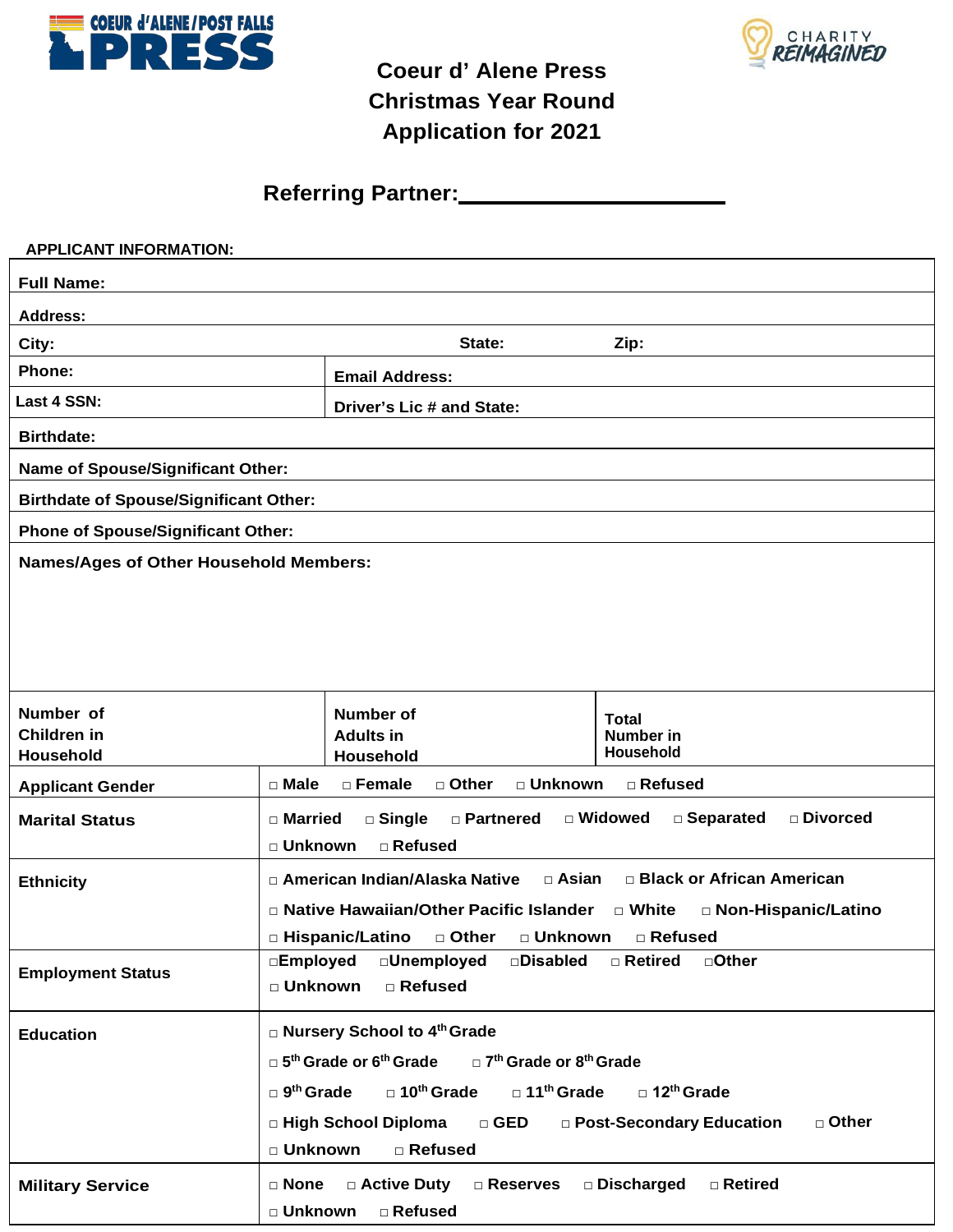| <b>Current Living Status</b> | □ Permanent                                                                      |
|------------------------------|----------------------------------------------------------------------------------|
|                              | □ Street (No Housing/Temporary Housing for More Than 12 Months)                  |
|                              | □ Temporary (Explain)                                                            |
|                              |                                                                                  |
|                              | $\Box$ Homeless (Displaced from Housing/Temporary Housing Within Last 12 Months) |

I certify that all of the above information listed is true and correct. I understand that I may be disqualified from receiving assistance by making false statements or from the withholding of documentation. I hereby authorize *(name of agency)* to obtain and/or release any information from and to any source pertaining to my request for assistance. Charity Reimagined enters all gift data or gift denials into the Charity Tracker database as well as the information provided on this intake form. This is a data sharing network in cooperation withchurchesand other human service agencies. *THIS AUTHORIZATION DOES NOT EXPIREUNLESSREQUESTEDIN WRITING.*

DATE

SIGNATURE OF APPLICANT

**Gross Annual Household Income (See attached Worksheet): \$**

**Printed Name of Referring Partner Point of Contact Verifying Income:**

**Signature of Referring Partner Point of Contact Verifying Income:**

## **AWARD OF ACHIEVEMENT INFORMATION**

Christmas Year Round is designed to reward applicants who are facing significant challenges in their lives and despite the challenges, have had a significant achievement(s) in the past year. Please briefly share your story, your biggest challenge, and your achievement this year.

Story: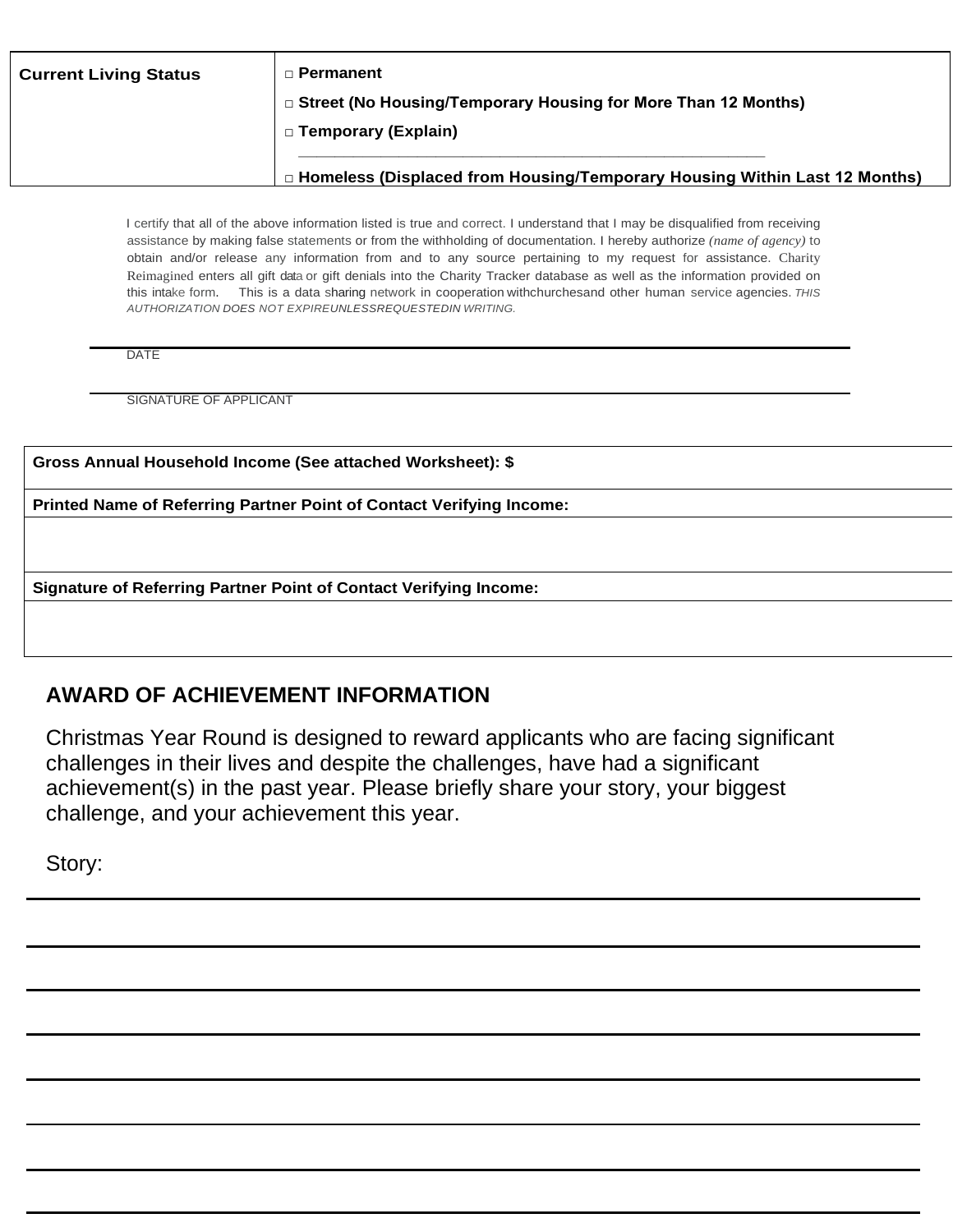| <b>Biggest Challenge:</b>                                                                                                       |  |  |  |
|---------------------------------------------------------------------------------------------------------------------------------|--|--|--|
|                                                                                                                                 |  |  |  |
|                                                                                                                                 |  |  |  |
|                                                                                                                                 |  |  |  |
|                                                                                                                                 |  |  |  |
| Achievement:                                                                                                                    |  |  |  |
|                                                                                                                                 |  |  |  |
|                                                                                                                                 |  |  |  |
|                                                                                                                                 |  |  |  |
| Please share your current need for an item or items that would help you and your family<br>thrive and continue to move forward: |  |  |  |
|                                                                                                                                 |  |  |  |
|                                                                                                                                 |  |  |  |
|                                                                                                                                 |  |  |  |
|                                                                                                                                 |  |  |  |
| Have you received an award from Christmas for All in the past?                                                                  |  |  |  |
| Are you working with other organizations to help meet your current need?                                                        |  |  |  |
|                                                                                                                                 |  |  |  |

| The Coeur d'Alene Press sponsors this program and provides the funding through donations from |
|-----------------------------------------------------------------------------------------------|
| readers and the community. They want to share your stories and successes in order to keep the |
| donations coming for future needs. PLEASE SIGN ON THE LINE BELOW IF YOU ARE WILLING TO        |
| <b>SHARE YOUR STORY PUBLICLY.</b>                                                             |